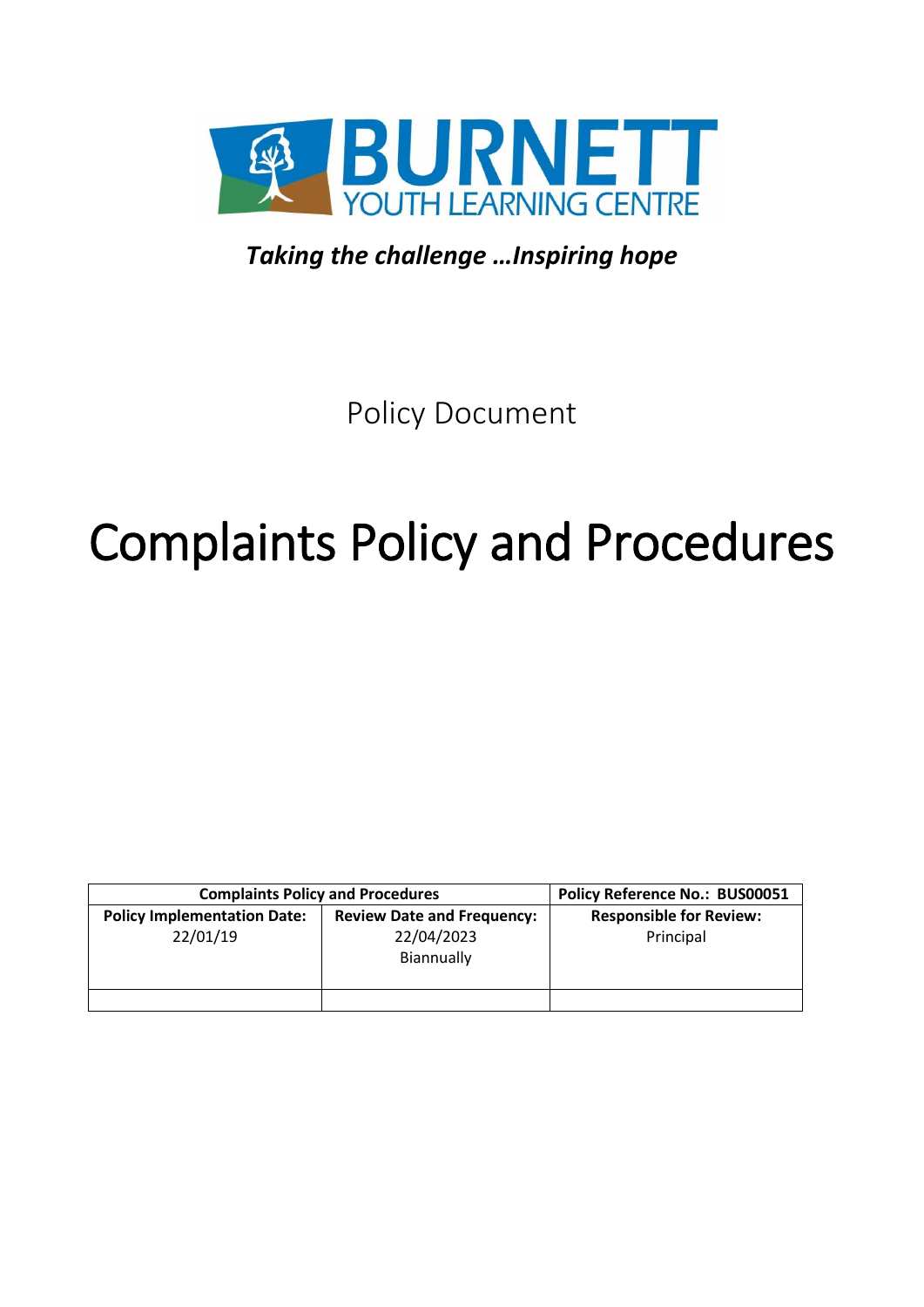

#### **Contents**

| <b>PURPOSE</b>                               |                                                    |                         |
|----------------------------------------------|----------------------------------------------------|-------------------------|
| <b>SCOPE</b>                                 |                                                    |                         |
| <b>DEFINITIONS</b>                           |                                                    |                         |
| Complaint                                    | 3                                                  |                         |
| Evidence                                     | $\overline{\mathbf{3}}$                            |                         |
| <b>Complaints Officers</b>                   | 4                                                  |                         |
| <b>REFERENCE DOCUMENTS</b>                   |                                                    |                         |
| <b>POLICY STATEMENT</b>                      |                                                    | 5                       |
| <b>COVERED BY THIS POLICY</b>                |                                                    | 5                       |
| <b>NOT COVERED BY THIS POLICY</b>            |                                                    | 5                       |
| <b>PROCEDURES</b>                            |                                                    | 6                       |
| <b>Procedure for Handling ALL Complaints</b> |                                                    | 6                       |
| Step 1 -                                     | Receiving and clarifying the complaint             | 6                       |
|                                              | Formal complaint                                   | 7                       |
|                                              | Anonymous complaints                               | $\overline{\mathbf{z}}$ |
| Step 2 -                                     | Deciding how to handle the complaint               | 8                       |
|                                              | Co-ordination of complaints                        | 8                       |
|                                              | Record of complaint                                | 8                       |
|                                              | Step 3 - Gathering information about the complaint | 8                       |
| Step 4 -                                     | Making a decision about the complaint              | 9                       |
|                                              | Notifying the complaint of the decision            | 9                       |
|                                              | Step 5 - Review Phase                              | 9                       |
|                                              | Centre initiated investigation                     | 9                       |
| <b>Training</b>                              |                                                    | 9                       |
| <b>Reporting</b>                             |                                                    | 9                       |
| <b>Formal Complaint Notification Form</b>    |                                                    | 10                      |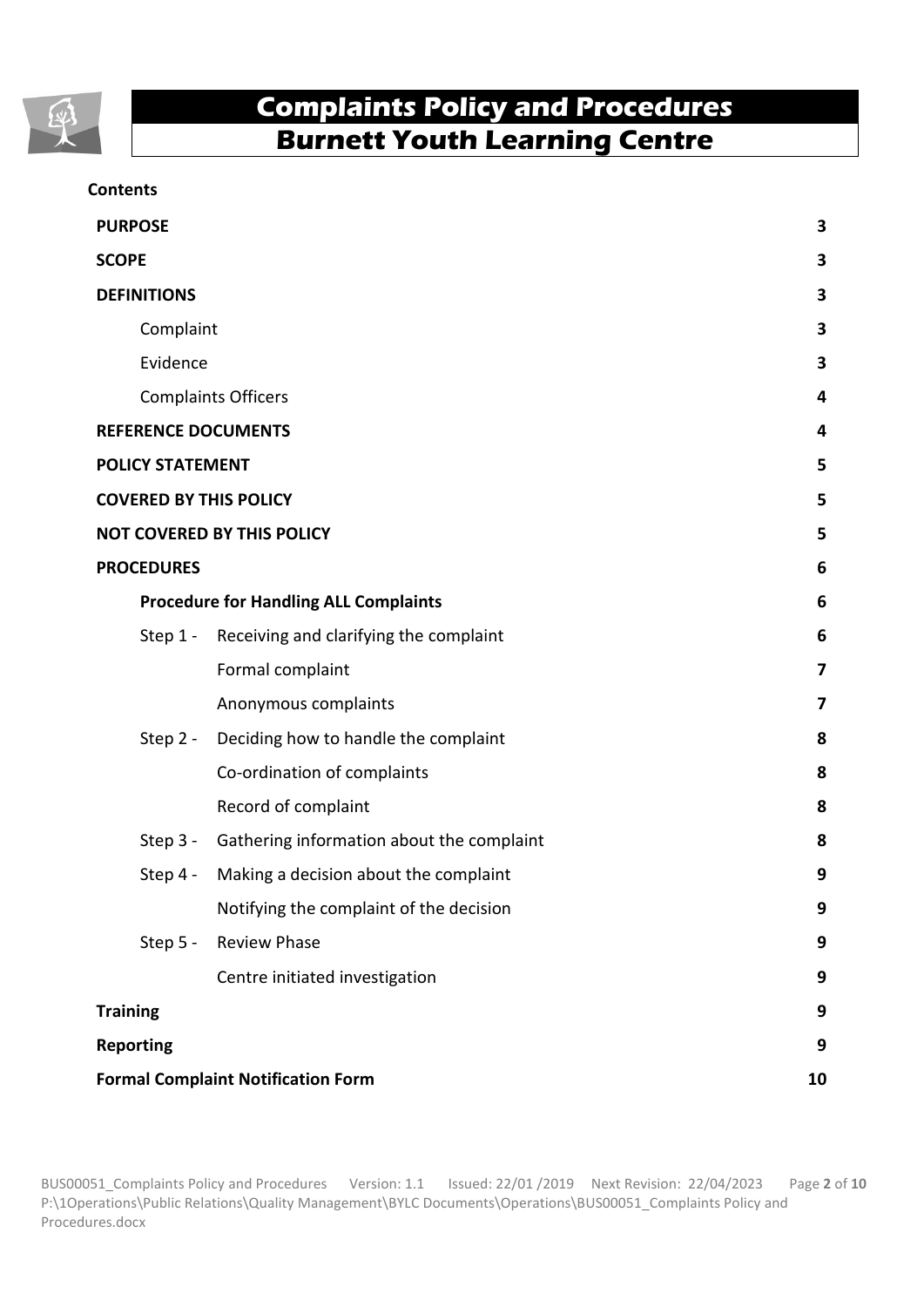

# PURPOSE

The purpose of this policy is to ensure that complaints and disputes made by members of the BYLC school community are dealt with in a responsive, efficient, effective and fair way.

# INTRODUCTION

- (a) Burnett Youth Learning Centre (the 'Centre') seeks to maintain an environment of respect and partnership amongst its' own community. In doing so, the Centre acknowledges the right of students, parents and employees to raise questions or concerns in relation to aspects of Centre life, and have these concerns addressed by the Centre in an appropriate manner.
- (b) The Centre website has a Feedback / Suggested Improvements Form which is available to our parents, students and community to provide feedback and ideas for improvements. This on-line form is available through the Centre "Contact Us" page.
- (c) Most concerns will be able to be satisfactorily remedied informally through direct communication with staff, supervisors and Centre leadership.
- (d) In circumstances where complaints cannot be adequately addressed informally, the complainant may submit a Formal Complaint which will be addressed pursuant to this policy.
- (e) Additionally, various Centre policies are in place to address and remedy behaviours of specific concern. This policy is to be read in conjunction with those and other Centre policies, industrial instruments and enrolment documentation.

# SCOPE

This policy covers Formal Complaints about matters brought by students, parents and employees, including full-time, part-time, permanent, fixed-term and casual employees, as well as contractors, volunteers and people undertaking work experience or vocational placements, subject to the specific exclusions outlined in this policy

## **DEFINITIONS**

#### Complaint

An expression of dissatisfaction in relation to any aspect of Centre life, including the complaints- handling process itself, where a response or resolution is explicitly or implicitly expected.

#### Evidence

Evidence in support of a Formal Complaint may include the following:

• Supporting evidence provided by a medical practitioner, counsellor, family member, friend or co- worker;

BUS00051\_Complaints Policy and Procedures Version: 1.1 Issued: 22/01 /2019 Next Revision: 22/04/2023 Page **3** of **10** P:\1Operations\Public Relations\Quality Management\BYLC Documents\Operations\BUS00051\_Complaints Policy and Procedures.docx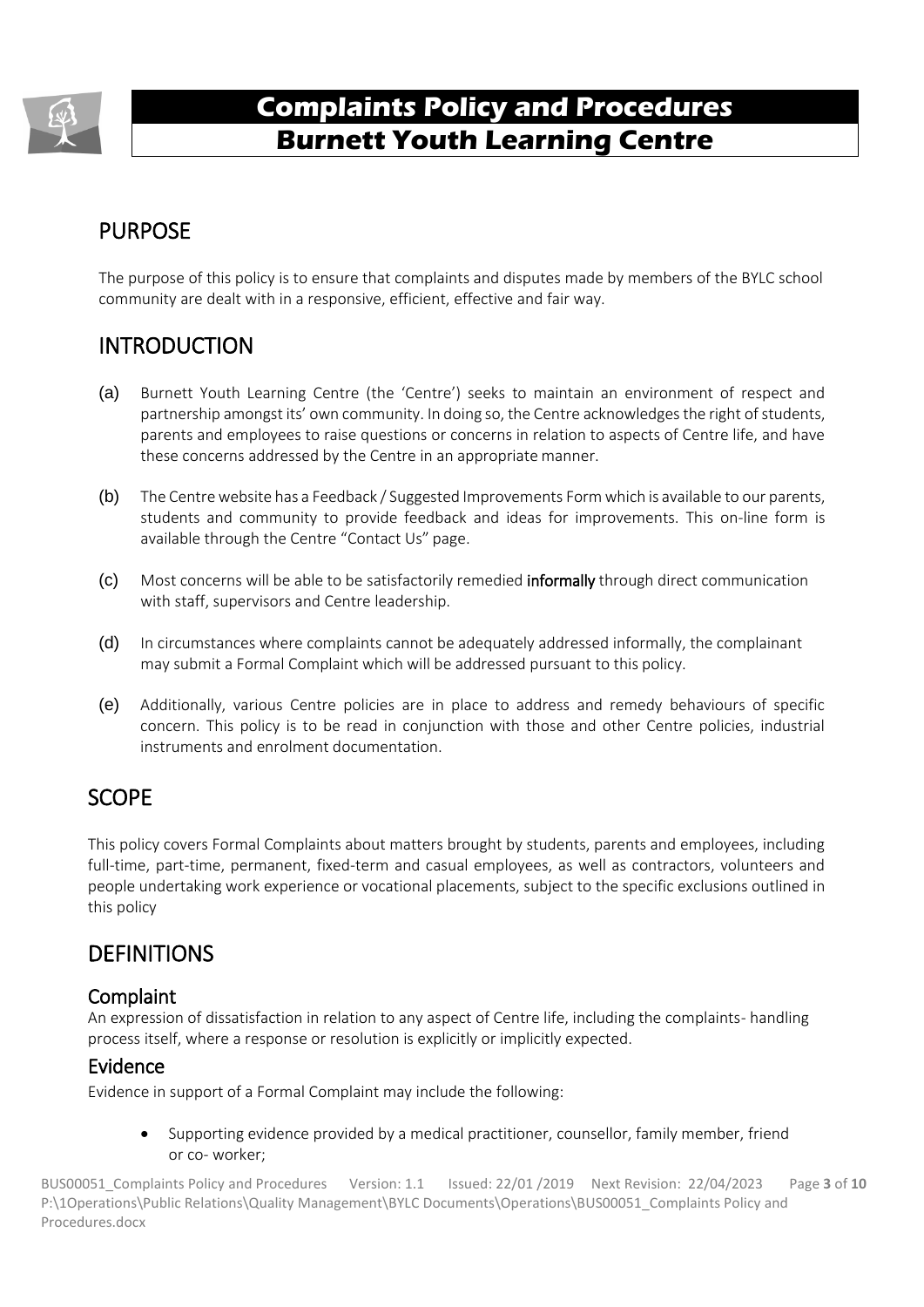

- Supervisor's report and personnel records (i.e. Personal File Notes);
- Complaints or information provided by other employees about the behaviour of the alleged person causing the concern;
- Records kept by the person who has the concern;
- Whether the evidence was presented by the parties in a credible and consistent manner;
- The absence of evidence where it should logically exist.

# Complaints Officers

Complaints Officers:

- Provide a 'first point of contact' for people with enquiries related to Complaints about behaviour (discrimination, harassment and bullying) or other Centre related concerns.
- Provide information about Centre Policies and resolution procedures, both internal and external to the Centre.
- Undertake awareness-raising in the workplace about the Centre's Policies and Procedures as appropriate.
- Assist parties to work towards a solution either informal/formal or internal/external.
- Alert the Principal to any issues/problems as they arise.

#### Complaints Officers will:

- Have a commitment to and understanding of social justice and equal opportunity.
- Provide accurate information about options.
- By their own behaviour, act as a role model to other staff and students.
- Be proactive in promoting a discrimination and harassment free environment.
- Be discreet and maintain a high level of confidentiality unless otherwise required by law.

#### The Complaints Officer will NOT:

- Engage in advocacy on behalf of an individual;
- Act in situations where they may be a conflict of interest.

#### The relevant Complaints Officers are:

- For matters in relation to students, staff or community members Principal;
- For complaints in relation to Centre staff Office Manager;

## REFERENCE DOCUMENTS

- *Education (Accreditation Non-State Schools) Regulations 2017*
- *BYLC Child Protection and Procedures Policy*
- *BYLC Anti-Bullying Policy*
- *BYLC Workplace Health and Safety Policy*
- *BYLC Privacy Policy*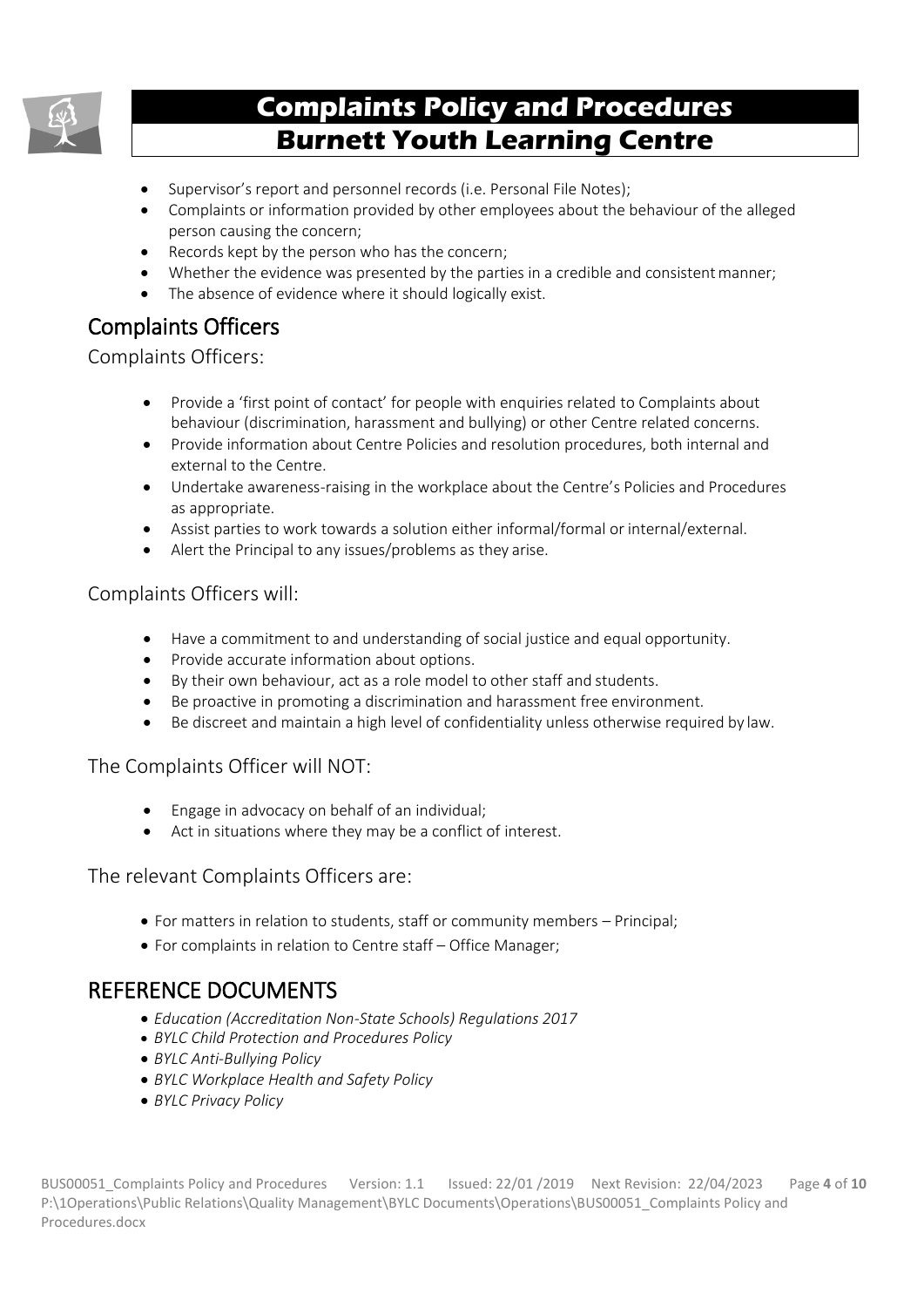

# POLICY STATEMENT

- a) The Centre acknowledges the right of parents (personally or on behalf of students), students and staff to seek remedy for concerns and problems they have arising out of behaviour or decisions associated with the Centre.
- b) All Formal Complaints will be addressed under this policy (subject to specific exclusions);
- c) The Centre is committed to ensuring that student, parent and employee complaints are dealt with in a responsive, efficient manner with procedural fairness, natural justice and an appropriate level of confidentiality during the complaints handling process.
- d) Outcomes/consequences for substantiated complaints will be implemented by the Centre;
- e) Any person whose presence at the Centre is seen in the reasonable view of the Principal, to be an unacceptable risk to others, will be directed to specific areas, or non-attendance at the Centre while the complaint is being addressed.

# COVERED BY THIS POLICY

Burnett Youth Learning Centre encourage students, parents and employees to lodge promptly, any concerns regarding areas such as:

- the school, its employees or students having done something wrong;
- the school, its employees or students having failed to do something they should have done;
- the school, its employees or students having acted unfairly or impolitely;
- issues of student or employee behaviour that are contrary to their relevant Code of Conduct and Staff Expectations;
- issues related to learning programs, assessment and reporting of student learning;
- issues related to communication with students or parents or between employees;
- issues related to school fees and payments;
- general administrative issues.

Student complaints may be brought by students or by parents on behalf of their children, as appropriate in the circumstances.

# NOT COVERED BY THIS POLICY

The following matters are outside the scope of this policy and should be managed as follows:

- Child protection concerns or risks of harm to children should be dealt with in accordance with the law and the school's BYLC Child Protection and Procedures Policy.
- Student bullying complaints should be dealt with under the BYLC Anti-Bullying Policy.
- Workplace bullying/harassment complaints are to be made using the procedures outlined in the BYLC Workplace Bullying Policy.
- Student discipline matters, including matters involving suspension or expulsion, will be addressed pursuant to the Centre's Behaviour Management Procedures.

BUS00051\_Complaints Policy and Procedures Version: 1.1 Issued: 22/01 /2019 Next Revision: 22/04/2023 Page **5** of **10** P:\1Operations\Public Relations\Quality Management\BYLC Documents\Operations\BUS00051\_Complaints Policy and Procedures.docx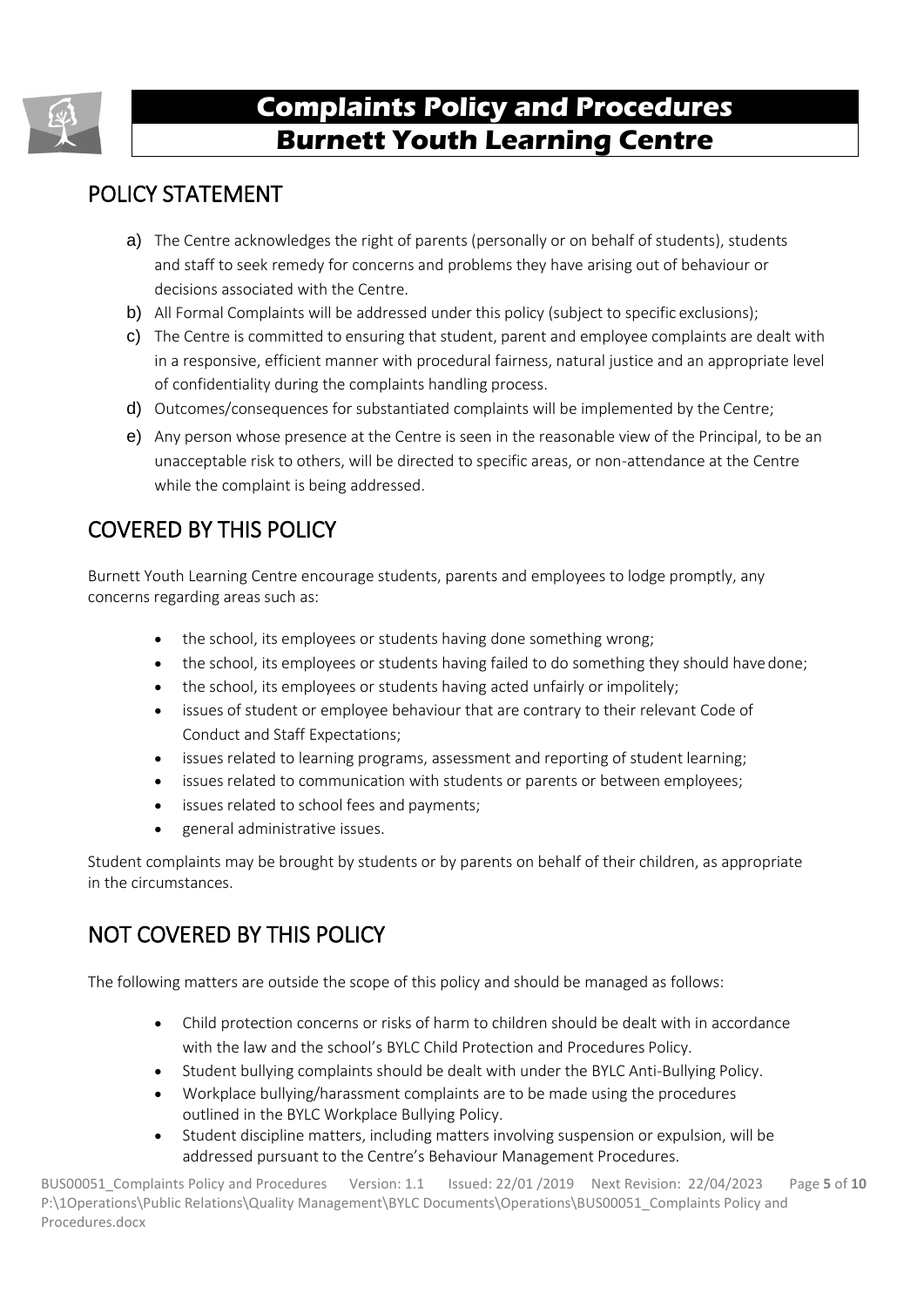

- Employee complaints related to their employment should be directed to the Principal and dealt with under the Fair Work Act in accordance with individual's contracts.
- Student or employee violence or criminal matters should be directed to the Principal who will involve the Police as appropriate.
- Formal legal proceedings will be managed by the Principal or their delegate as appropriate.

## PROCEDURES

There are two options available when lodging a complaint of anykind:

- 1. Address the concern informally within theCentre or
- 2. Make a Formal Complaint under this policy.

## Procedure for Handling ALL Complaints

The Centre seeks to employ four key steps in handling a complaint, with the option of a fifth step for review of a complaint outcome:

- Step 1. Receiving and clarifying the complaint.
- Step 2. Deciding how to handle the complaint.
- Step 3. Gathering information about the complaint.
- Step 4. Making a decision about the complaint.
- Step 5. Review Phase for resolution.

## Step 1 - Receiving and clarifying the complaint

Many complaints are resolved, informally, at the first point of contact with information and/or an explanation, together with an apology and recognition of the effect the situation has had on the person. Some complainants may also want an undertaking that action will be taken to prevent the problemrecurring.

When any staff member receives a verbal complaint from any member of the Centre community, they should:

- listen carefully to the issues being raised;
- summarise the issues to clarify and check that they understand the complaint:
- empathise and acknowledge the complainant's dissatisfaction;
- find out what action the complainant wants as a result of the complaint;
- tell the complainant that they may use the support of a third party in progressing the complaint, if they feel this is needed;
- resolve the complaint if possible, or assure the complainant that their complaint will be escalated to an appropriate staff member to be addressed;
- direct the complainant to this policy for further information on how their complaint will be addressed by the Centre;
- thank them for raising their concern.

In circumstances where the complaint cannot be satisfactorily resolved through informal processes as outlined above, the complainant may submit a Formal Complaint under this policy.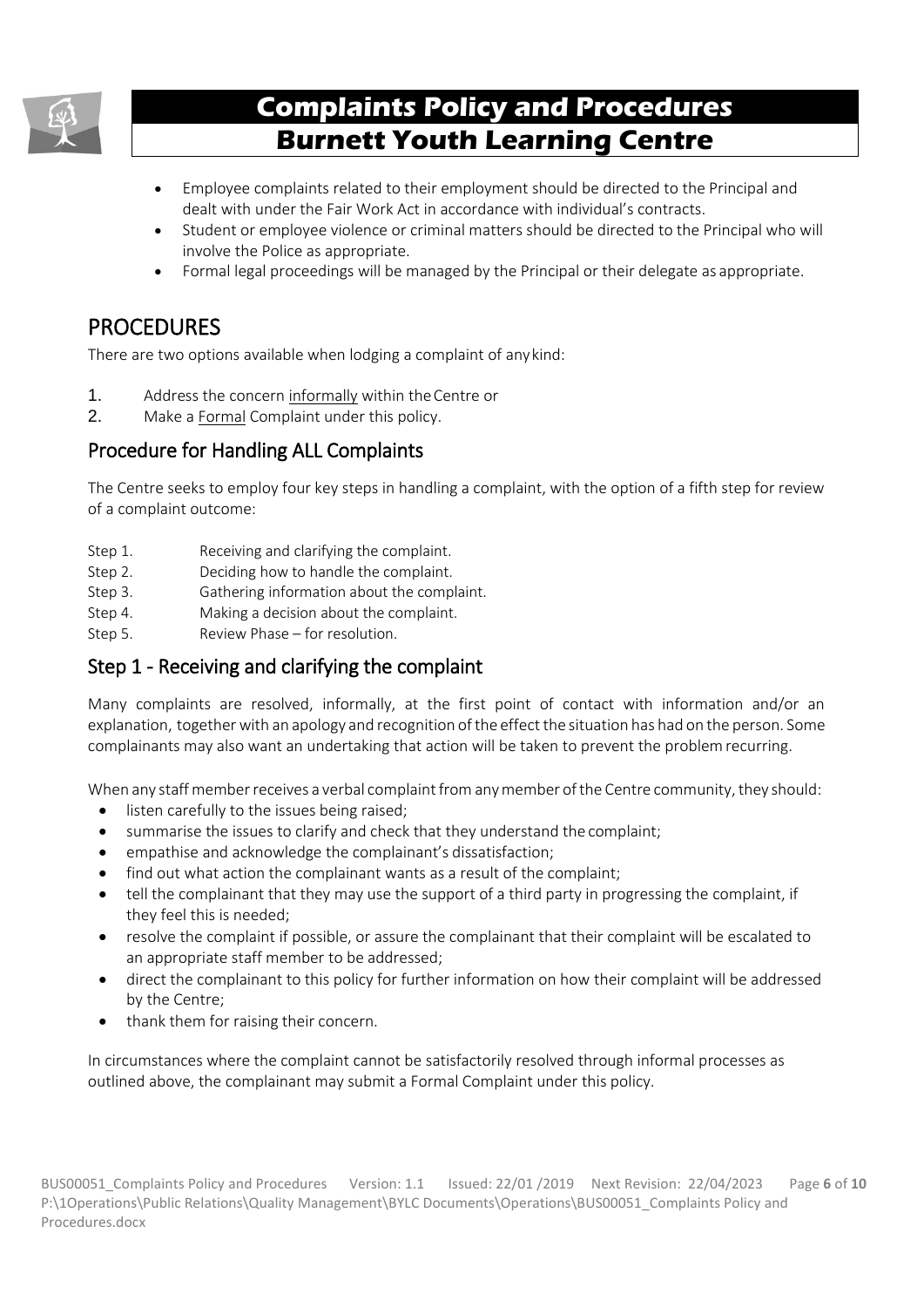

If the complaint relates to a report about harm (whether physical/emotional/sexual) of a student under 18 years attending the Centre, refer to BYLC Child Protection and Procedures Policy for detailed obligations of all employees.

## Formal Complaint

Once the complainant indicates that they would like to register a formal complaint verbally, the member of staff makes awritten outline of the issues concerned. The record isread to the complainant, with opportunity for appropriate amendments and the complainant is asked to sign, where possible, the written version of the complaint. The staff member also signs (indicating their personal designation, for example, 'Outdoor Recreation Teacher, BYLC') and dates the complaint. No signature is required for verbal complaints taken over the phone, but the complainant is asked to provide verbal confirmation of the issues that have been recorded.

If a complainant refuses to sign or confirm a written recording of a verbal complaint, the staff member notes the refusal on thewritten complaint. The complainantistold thatthisrefusalwill benoted and thatthe process will be reliant on the staff member's interpretation and notes only. The complainant may not, at a later date, make another complaint based on a lack of satisfaction with this record of complaint.

Alternatively, a formal complaint may be directed in writing to a Complaints Officer. The complainant may choose to use the Formal Complaint Notification Form, although this is not obligatory.

Formal Complaints will be recorded and reported to the relevant Complaints Officer as soon as practicable after receiving the complaint.

To assist the Complaints Officer in addressing the complaint, a Formal Complaint should:

- use objective language, clearly stating the facts;
- contain information in chronological order as practically possible;
- use quotation marks, where appropriate and necessary;
- be neatly and legibly written in biro/pen or in print in clear unambiguous language;
- include any relevant evidence that will assist the Principal in addressing the complaint.

The formal compliant will be recorded in a Complaints Register which allows the effective management of all complaints received.

#### Anonymous complaints

Whilst anonymous complaints made in writing will be taken seriously by the Centre and brought to the attention of the Principal, the Centre may be limited in its ability to address the complaint appropriately without the opportunity to discuss the matters raised with the complainant and seek further information, where necessary.

When a complaint is received verbally by the Centre and the complainant expresses the wish to remain anonymous, the complainant will be told of the possible limitations associated with making an anonymous complaint.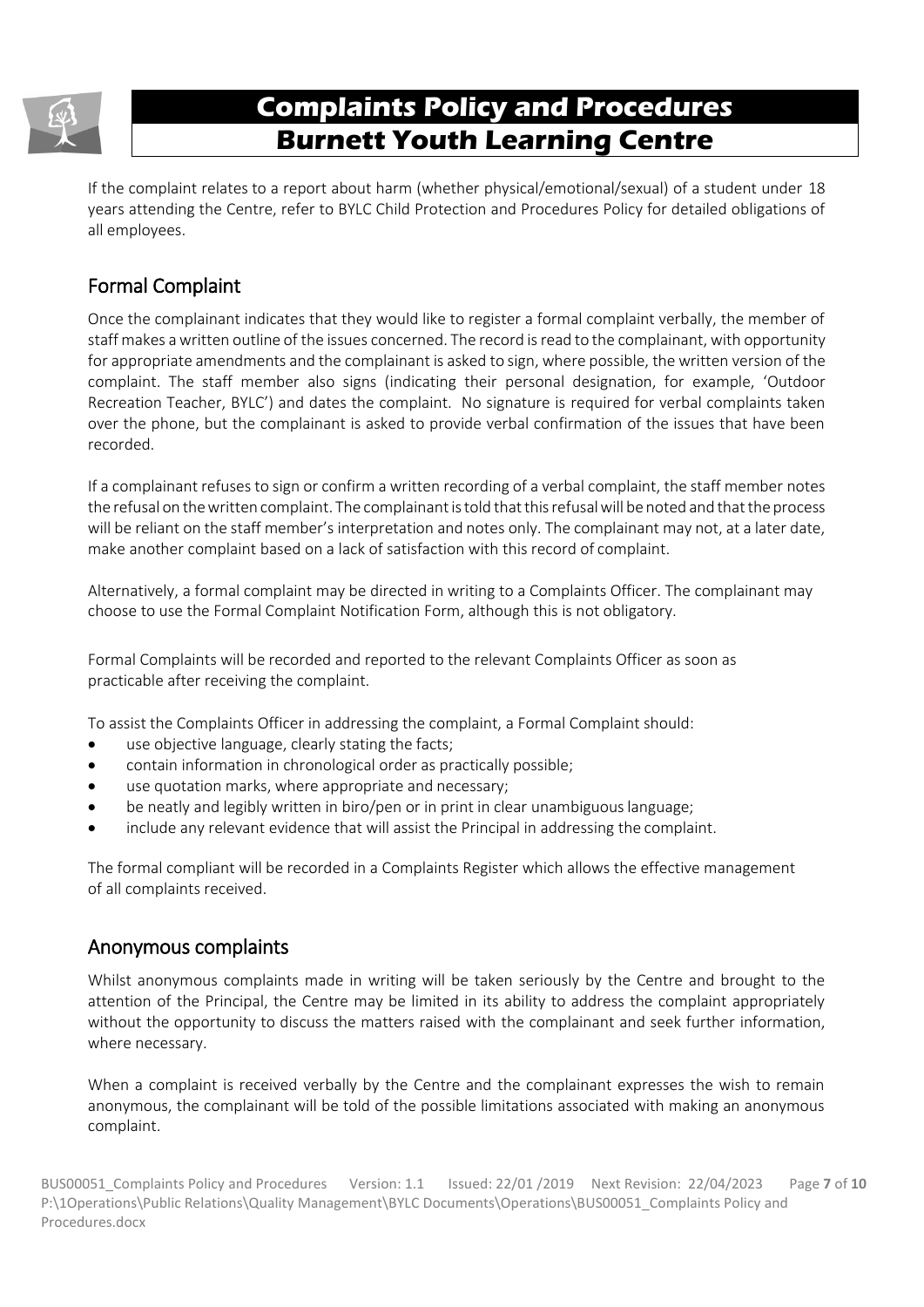

## Step 2 - Deciding how to handle the complaint

When the Complaints Officer receive a **formal complaint**, they will:

- begin the process of making an assessment about a complaint from the moment the complaint is received;
- make an assessment in the first instance about whether the issue can be dealt with as a concern or a complaint

## The Complaints Officer will decide whether to:

- take no further action, and provide reasons for this to the complainant:
- escalate the complaint to the direct attention of the Principal;
- attempt to resolve the complaint through resolution strategies such as mediation;
- refer the complaint to the relevant internal officer or external agency if required;
- initiate an investigation of the complaint, within the Centre, if further information is required.

#### Co-ordination of complaints

The Principal has the final responsibility for the management of all formal complaints that relate to Centre management issues under their jurisdiction. The complaint can be delegated to a Complaints Officer or another staff member in the Centre for action if appropriate (for example: The Office Manager or the Assistant Principal).

#### Record of complaint

The Complaints Officer will ensure that records of a formal complaint and any referral of a complaint is kept for either internal or external review.

## Step 3 - Gathering information about the complaint

The Complaints Officer or delegate will gather all the necessary facts about the complaint while keeping in mind the principles of natural justice of all parties concerned.

The Complaints Officer or delegate will investigate complaints by:

- collecting and analysing information relevant to the matter;
- working collaboratively with all people involved;
- finding the facts relating to the matter:
- identifying any contributing factors to the matter:
- consulting the relevant BYLC Policy on issues that relate to the complaint; and
- documenting the investigation report or outcome.

Where a complaint is made in relation to the actions of any specific student, staff member or other Centre community member, the Complaints Officer will seek information from this person directly where appropriate. In accordance with principles of procedural fairness and natural justice, the Complaints Officer will provide adequate opportunities for the subject person to respond to the complaint before an outcome isdecided.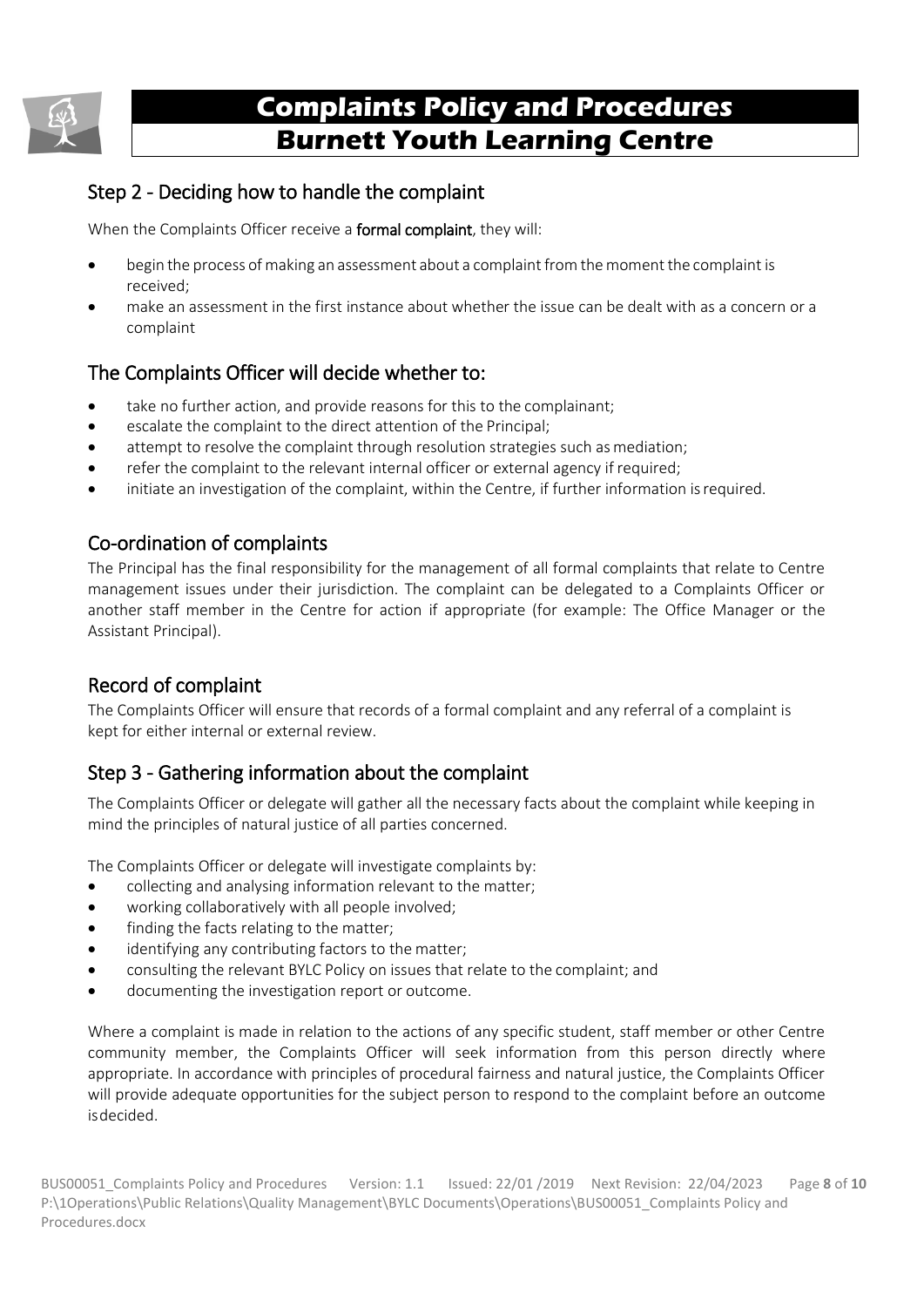

### Step 4 - Making a decision about the complaint

Based on the facts gathered in Step 3 about the complaint, the Complaints Officer or delegate will make a decision on how to resolve the formal complaint.

## Notifying the complainant of the decision

Within 28 days of the receipt of the complaint, the principal will provide the complainant with either:

- a written response, including reasons for the decision; or
- a written notification that their complaint has been referred to an external agency.

#### Step 5 - Review Phase

If the complainant is not satisfied with this response, they are encouraged to discuss it further with the Principal and/or advised to contact the Chairman of the Board of Directors. The relevant documentation should be marked "Confidential – Formal Complaint". All documentation is to be handed to Centre Administration, which will document the receipt of the complaint and forward it on to the appropriate recipient.

#### Centre initiated investigation

There may be times when a Complainant does not want to continue with any process or investigation. If the issues raised are such that the health and wellbeing of any persons covered by this policy may be adversely affected, the Centre reserves the right to initiate an investigation, irrespective of the wishes of the complainant or other parties (and in such circumstances, the Centre will take all appropriate steps to maintain the confidentiality of the complainant where possible).

#### **Training**

All staff are provided training on how to identify a complaint, when a complaint can be managed informally and when it should be escalated to a relevant Complaints Officer and/or Principal. Additional training is provided to those people who are responsible for managing escalated complaints.

#### Reporting

The Centre's Board of Directors will receive regular reports, from the Complaints Officers, with respect to the status of existing complaints, any underlying statistical trends, as well as information with respect to corrective actions that have been put in place.

*This policy was adapted with kind permission from: Bundaberg Christian College, Formal-Complaint-Policy-and-Procedures, February 2018*

BUS00051\_Complaints Policy and Procedures Version: 1.1 Issued: 22/01 /2019 Next Revision: 22/04/2023 Page **9** of **10** P:\1Operations\Public Relations\Quality Management\BYLC Documents\Operations\BUS00051\_Complaints Policy and Procedures.docx